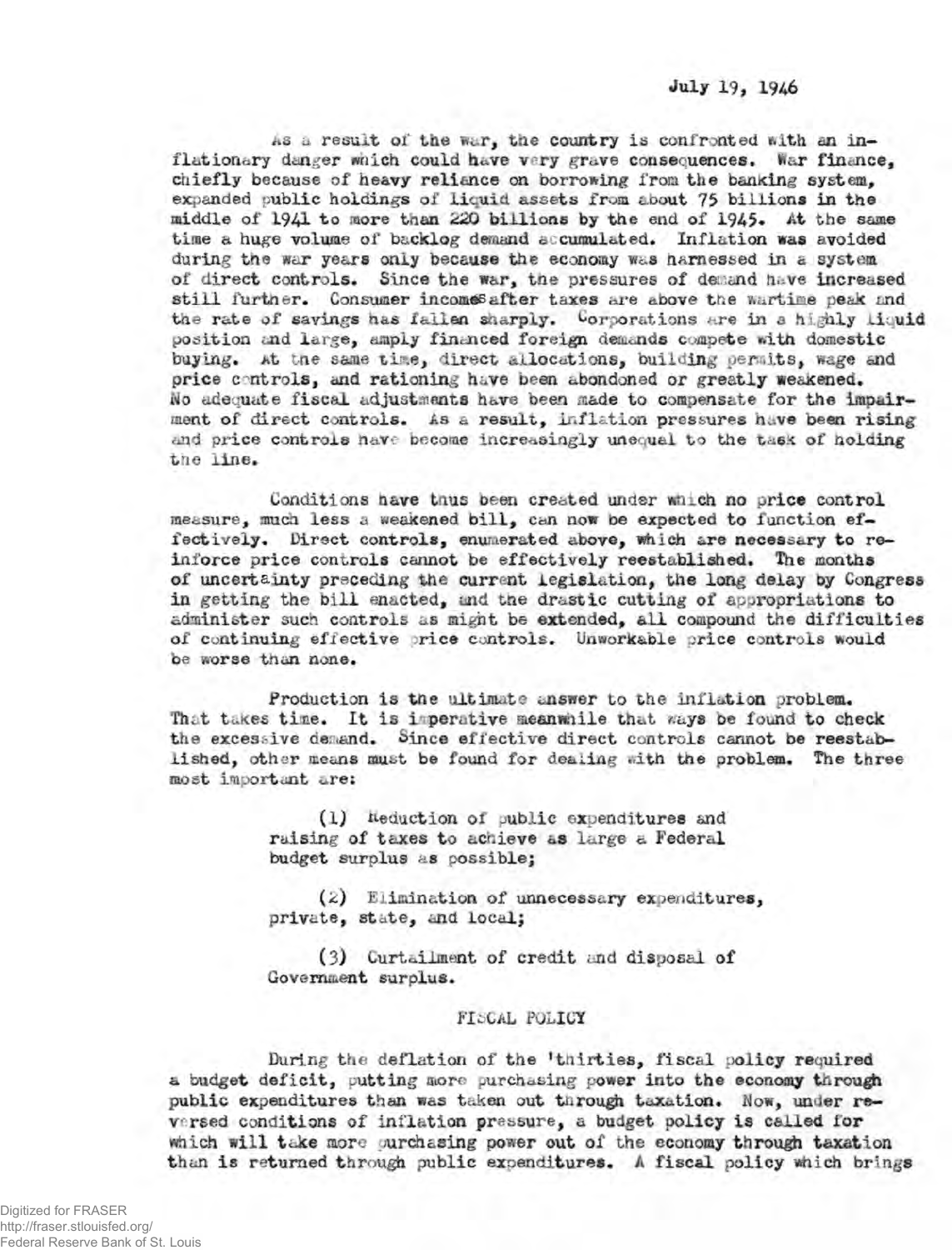**about a substantial budget surplus is by far the most effective means left** at our disposal to meet inflation pressures. Unless the Government sets **tne example in greatly reducing its expenditures and increasing its savings, the people cannot be expected to follow the Government^ admonition to postpone their purchases and to maintain tneir savings.**

**(1) lieauction of Expenditures\* The expenditure outiooK in** the budget has deteriorated during recent months. Expenditures for the **fiscal year 1947 are now estimated at a little** *over* 40 **billion dollars,** without allowance for the terminal leave bill. This is an increase of 5 billion over the January budget estimate. Nearly one-half of the budget **is for national defense expenditures which have continued at a very high** level. despite the fact that the war ended nearly a year ago, that large supplies of every kind were left after  $\nabla$ -J Day, and that the armed forces **have been reduced to about 20 per cent of their wartime strength. Large** sums are still being spent for construction that could be postponed and **further supplies which are not** *urgently* **needed. Scarce material and labor are thus Doing diverted fro® acutely pressing civilian needs. To remedy this situation, all procurement and construction activities under the national defense program should be screened. All these which are not of an iinmed- . iately urgent character should be postponed. To this end, it is recommended that a committee be appointed, to include prominent representatives of civil**ian groups, and that this committee be instructed to recommend reductions **or deferments of national defense expenditures, aggregating not less than 5 billion dollars\* These expenditures should oe deferred for the remainder of the current fiscal year or until dangerous inflation pressures no longer exist.**

**ihile it is evident that major budgetary savings will have to come in the defense program, other non-urgent Federal expenditures should** also be deferred or reduced, especially those on public works.

**The terminal leave bill if framed to provide for cash payments** will be highly inflationary. Every effort should be made to provide for payment at such time when deflationary pressures are developing. This will **help to stabilize the economy and will be in the interest of the veterans who will be able later on to obtain more . nd better goods for their money.**

**Public agencies, finally, should defer for the time being all** food purchases for relief purposes. I understand that foods currently **purchased will not add to deliveries to foreign countries prior to their** harvest. Accordingly, temporary postponement of purchases until more ample **supplies are available in the American market would not impair the relief** program.

**(2) Increase of Taxes. Tax reductions provided for in last year's legislation have produced a revenue loss of about 5 billion dollars\* Had rates been maintained and expenditures been icept within the limits of the January budget estimate, a budget surplus possibly of 10 billion dollars could have been achieved for the current fiscal year. Instead, no surplus is in sight and a deficit is in prospect. To correct this situation,**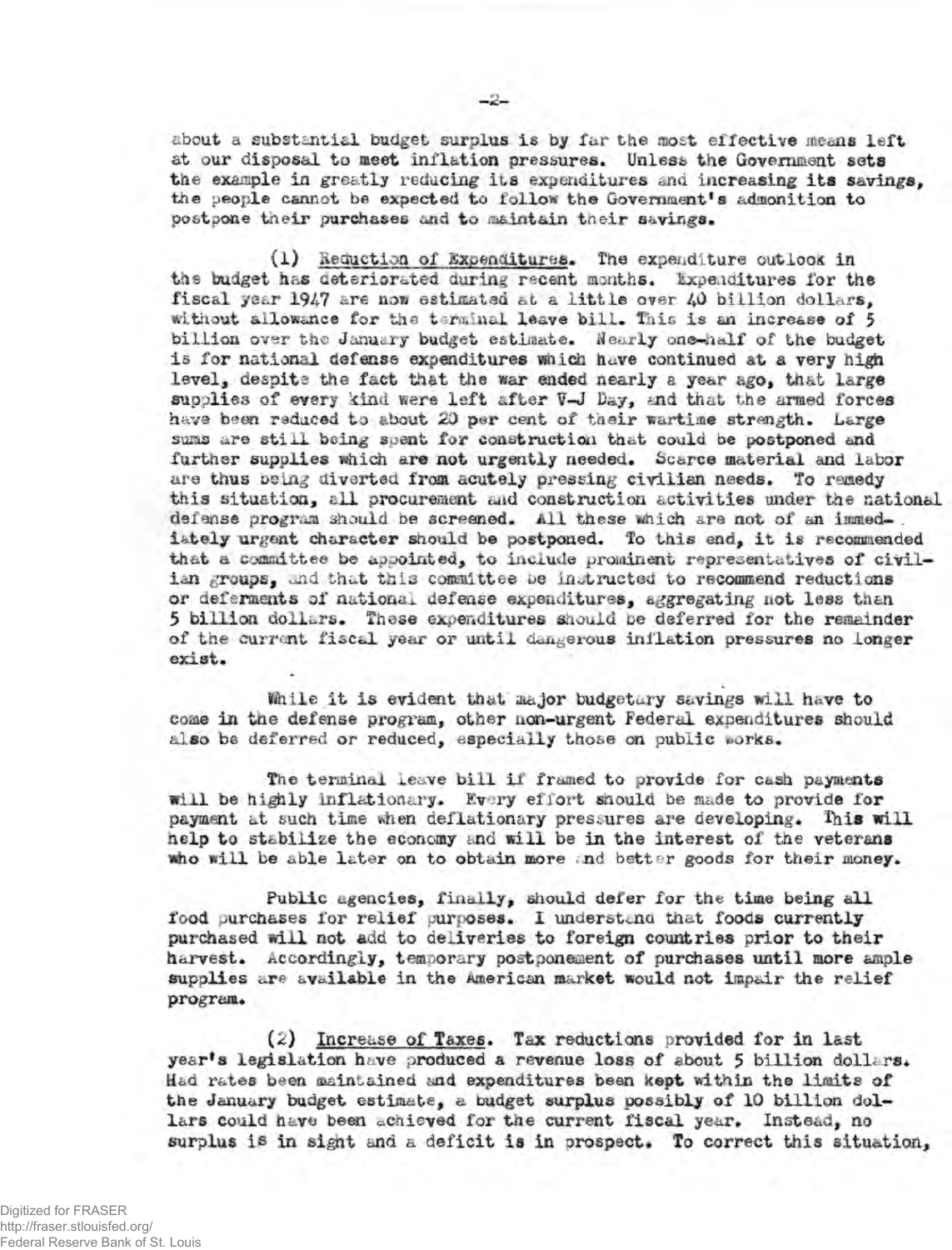**curt ailment of expenditures will not oe enough. To provide revenue, and particularly as a means of reducing pressures for higher prices and increased wages, the excess profits tax saouid be reinstated. In addition, taxation of capital gains should be tightened,**

**(a) Excess Profits Tax. It is now being widely recognized that repeal of the excess profits tax was premature, The repeal came at a time when it was expected that other controls would be continued and when there was widespread fear of impending unemployment and defla**tion. Since these assumptions have proved to be unfounded **ana present conditions are entirely different from what was expected, there is every reason for restoring the tax. The annual rote of corporation profits before tax may in tne course of this year reach the wartime peak, waich would leave profits after tax greatly in excess of tne wartime high.** *As reconversion* **is completed and as prices continue to rise, profits will increase generally. Since they are essentially wartime profits, they should be subject to excess profits taxation. Based** *on* **inflation prices, they are paid for by the public for whose benefit they should be recaptured through the budget and used for debt reduction. The excess profits tax would not only assist in creating a budgetary surplus but it would exert a powerful influence in discouraging excessive pricing by corporations, and in helping to reduce industrial unrest and demands for increased wages during the inflationary period,**

(b) Capital Gains Taxation. The present tax treat**ment of capital gains, under tne individual income tax, encourages speculation, Gains from assets held for only 6 months are treated as if they were long-term gains. They are taxed at a preferential rate of 25 per cent instead of at the much higher surtax rates applicable to other income. The speculation thus engendered is especially harmful in driving up the rices of homes** and farms which are at highly inflated levels. Accordingly, it **is proposed that long-term gains, t-\*xed at the preferential rate, be redefined to mean gains from the sale of assets held for two years or more. The new provision should be made applicable to gains from the sale of assets purchased after July 1, 1946. This would discourage speculative purchases for the short-term and would thus reduce demand. As the new provision would not apply to assets acquired prior to this date it would not reduce supply.**

**If inflation pressures continue to increase after curtailment of budget expenditures and application of these tax measures, an increase in excise and personal income tax rates should be considered. In asking these tax recommendations, I recognise that there is little likelihood of Congress accepting them at this time, but it is tne responsibility of the Administration to recommend shat is needed.**